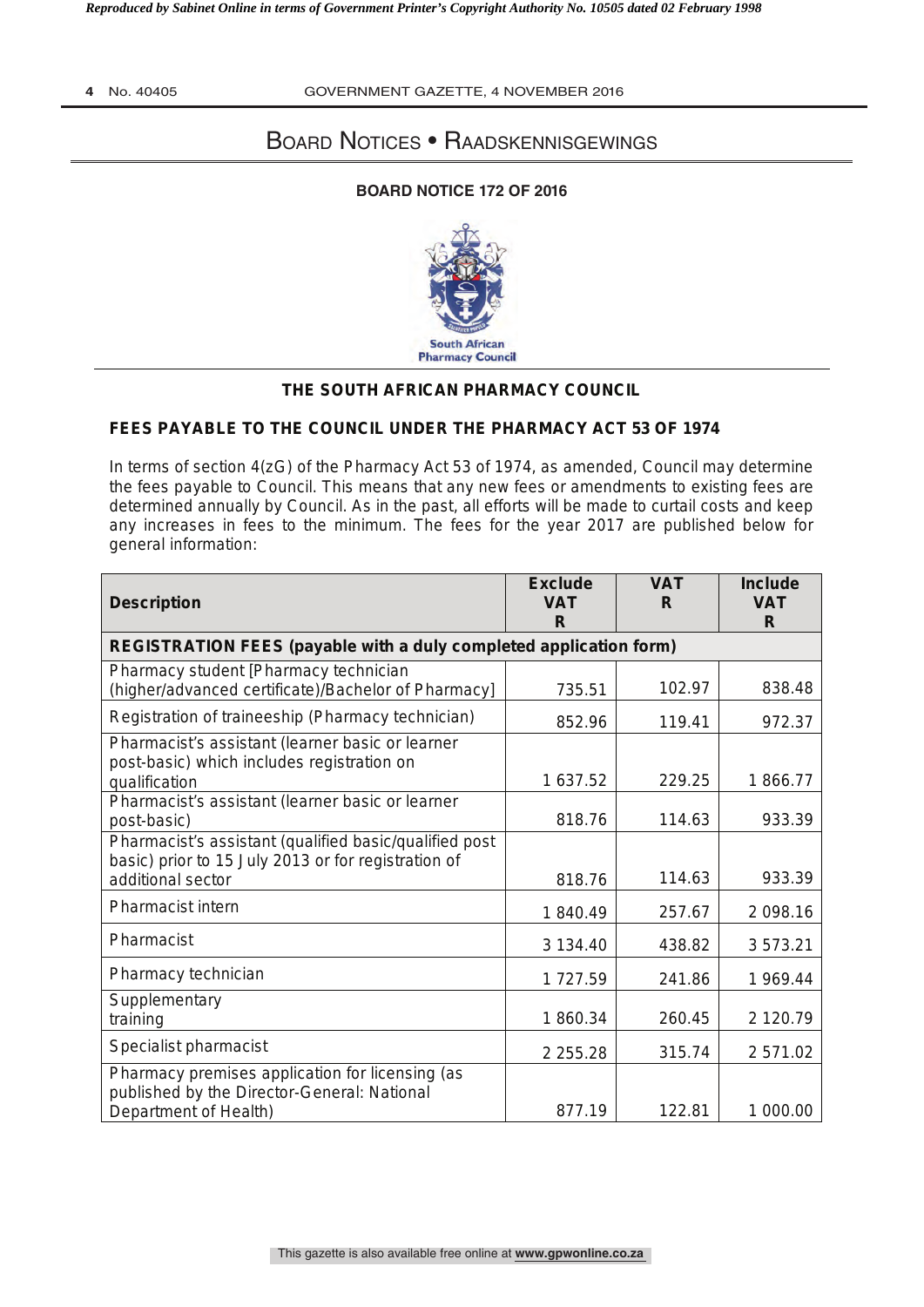### STAATSKOERANT, 4 NOVEMBER 2016 No. 40405 **5**

| <b>Description</b>                                                           | <b>Exclude</b><br><b>VAT</b><br>R | <b>VAT</b><br>R | <b>Include</b><br><b>VAT</b><br>R |
|------------------------------------------------------------------------------|-----------------------------------|-----------------|-----------------------------------|
| Recording of a pharmacy (new, change of<br>ownership, relocation)            | 9 111.60                          | 1 275.62        | 10 387.23                         |
| Recording of a pharmacy owner                                                | 1727.59                           | 241.86          | 1 969.45                          |
| Responsible pharmacist (for each pharmacy<br>premises)                       | 1 693.02                          | 237.02          | 1 930.04                          |
| Registration as a provider accredited/approved by<br>the SAPC                | 1706.20                           | 238.87          | 1 945.07                          |
| One-time registration as a provider accredited by<br>another Quality Council | 12 395.25                         | 1 735.33        | 14 130.58                         |
| Assessor/ moderator/ verifier                                                | 818.35                            | 114.57          | 932.92                            |
| <b>Description</b>                                                           | <b>Exclude</b><br><b>VAT</b><br>R | <b>VAT</b><br>R | <b>Include</b><br><b>VAT</b><br>R |

## **ANNUAL FEES**

In terms of Regulation 106 of the *Regulations relating to the registration of persons and the maintenance of registers* (R.1160 of 20 November 2000), every person registered in terms of the regulations must renew such registration annually by paying the annual fee(s) as determined by Council. The annual fee due dates each year are as follows-

- 2 January Pharmacies and responsible pharmacists (private sector);Community, Institutional (private), wholesale and manufacturing;
- 1 February Pharmacists;
- 1 June Providers, assessors, pharmacist's assistants, students and interns; and
- 1 July -Pharmacies (Institutional public) and responsible pharmacists (public sector).

| For Persons-                                                              |           |          |           |
|---------------------------------------------------------------------------|-----------|----------|-----------|
| Pharmacy student (Pharmacy technician/Bachelor<br>of Pharmacy)            | 187.08    | 26.19    | 213.27    |
| Pharmacist's assistant (learner basic or learner<br>post-basic)           | 187.08    | 26.19    | 213.27    |
| Pharmacist's assistant (basic or post-basic)                              | 439.78    | 61.57    | 501.35    |
| <b>Pharmacist intern</b>                                                  | 439.78    | 61.57    | 501.35    |
| Pharmacist                                                                | 1 606.79  | 224.95   | 1831.74   |
| Responsible pharmacist (for each pharmacy<br>premises)                    | 235.98    | 33.04    | 269.02    |
| <b>For Pharmacies-</b>                                                    |           |          |           |
| Community pharmacy                                                        | 2 747.18  | 384.61   | 3 131.79  |
| Institutional pharmacy                                                    | 2 747.18  | 384.61   | 3 131.79  |
| Wholesale and manufacturing pharmacy                                      | 10 730.57 | 1 502.28 | 12 232.86 |
| Consultant pharmacy                                                       | 2 572.52  | 360.15   | 2 932.67  |
| Satellite pharmacy                                                        | 1 324.54  | 185.44   | 1 509.98  |
| Primary health care clinics (dispensary) with post-<br>basic assistant(s) | 662.27    | 92.72    | 754.99    |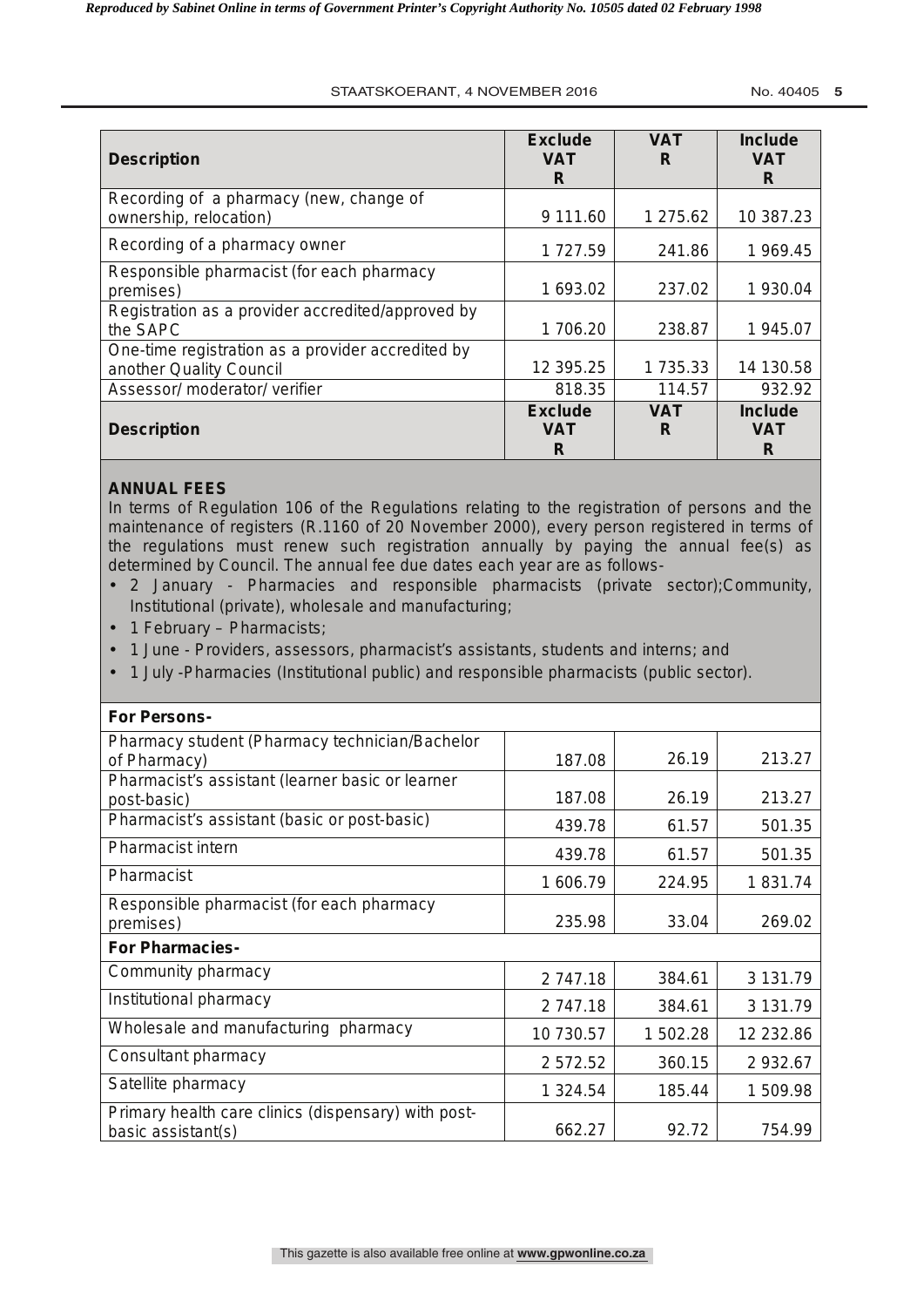| <b>Description</b>                                                                                         | <b>Exclude</b><br><b>VAT</b><br>R | <b>VAT</b><br>R | <b>Include</b><br><b>VAT</b><br>R |  |
|------------------------------------------------------------------------------------------------------------|-----------------------------------|-----------------|-----------------------------------|--|
| For Providers accredited/ approved by the SAPC for-                                                        |                                   |                 |                                   |  |
| Pharmacist's assistants qualification                                                                      | 23 174.05                         | 3 244.37        | 26 418.42                         |  |
| Pharmacy technician qualification                                                                          | 16 751.66                         | 2 3 4 5 . 2 3   | 19 096.89                         |  |
| Bachelor of pharmacy qualification                                                                         | 17 372.09                         | 2 432.09        | 19 804.18                         |  |
| Authorized pharmacist prescriber qualification                                                             | 18 176.03                         | 2 544.64        | 20 720.67                         |  |
| Specialists qualification                                                                                  | 18 176.03                         | 2 544.64        | 20 720.67                         |  |
| Short courses/CPD                                                                                          | 13 632.02                         | 1 908.48        | 15 540.50                         |  |
| Supplementary training courses                                                                             | 8 179.98                          | 1 145.20        | 9 3 2 5 . 18                      |  |
| Providers accredited/ approved by another Quality<br>Council                                               | 2 372.39                          | 332.13          | 2 704.52                          |  |
| Assessor/ moderator/ verifier                                                                              | 296.04                            | 41.45           | 337.49                            |  |
| <b>Description</b>                                                                                         | <b>Exclude</b><br><b>VAT</b><br>R | <b>VAT</b><br>R | <b>Include</b><br><b>VAT</b><br>R |  |
| OTHER FEES - the following fees are payable by:                                                            |                                   |                 |                                   |  |
| A Pharmacist's assistant for-                                                                              |                                   |                 |                                   |  |
| change of facility<br>$\bullet$                                                                            | 759.43                            | 106.32          | 865.75                            |  |
| change of provider/ tutor<br>$\bullet$                                                                     | 331.38                            | 46.39           | 377.77                            |  |
| issuing of duplicate certificate of registration<br>$\bullet$                                              | 1 714.41                          | 240.02          | 1 954.43                          |  |
| A Pharmacist intern for-                                                                                   |                                   |                 |                                   |  |
| the cession of an internship contract<br>$\bullet$                                                         | 1 041.05                          | 145.75          | 1 186.80                          |  |
| entrance to the pre-registration evaluation for a<br>$\bullet$<br>third or subsequent attempt per paper    | 1 673.92                          | 234.35          | 1 908.27                          |  |
| Re-assessment of CPD entries for the 13<br>$\bullet$<br>submission                                         | 194.94                            | 27.29           | 222.23                            |  |
| issuing of duplicate certificate of registration                                                           | 1 714.41                          | 240.02          | 1 954.43                          |  |
| A Tutor for-                                                                                               |                                   |                 |                                   |  |
| issuing of duplicate certificate of registration<br>$\bullet$                                              | 1 714.41                          | 240.02          | 1 954.43                          |  |
| approval of a tutor of pharmacist intern or<br>$\bullet$                                                   | 1 044.04                          | 146.17          | 1 190.21                          |  |
| pharmacist's assistant<br>A Pharmacy for-                                                                  |                                   |                 |                                   |  |
| Inspection of a pharmacy for:<br>purposes of approval for training<br>re-inspection for grade C pharmacies |                                   |                 |                                   |  |
| at owners request                                                                                          | 2 673.64                          | 374.31          | 3 047.95                          |  |
| approval of pharmacy premises- internal<br>$\bullet$<br>changes                                            | 2 158.02                          | 302.12          | 2 460.14                          |  |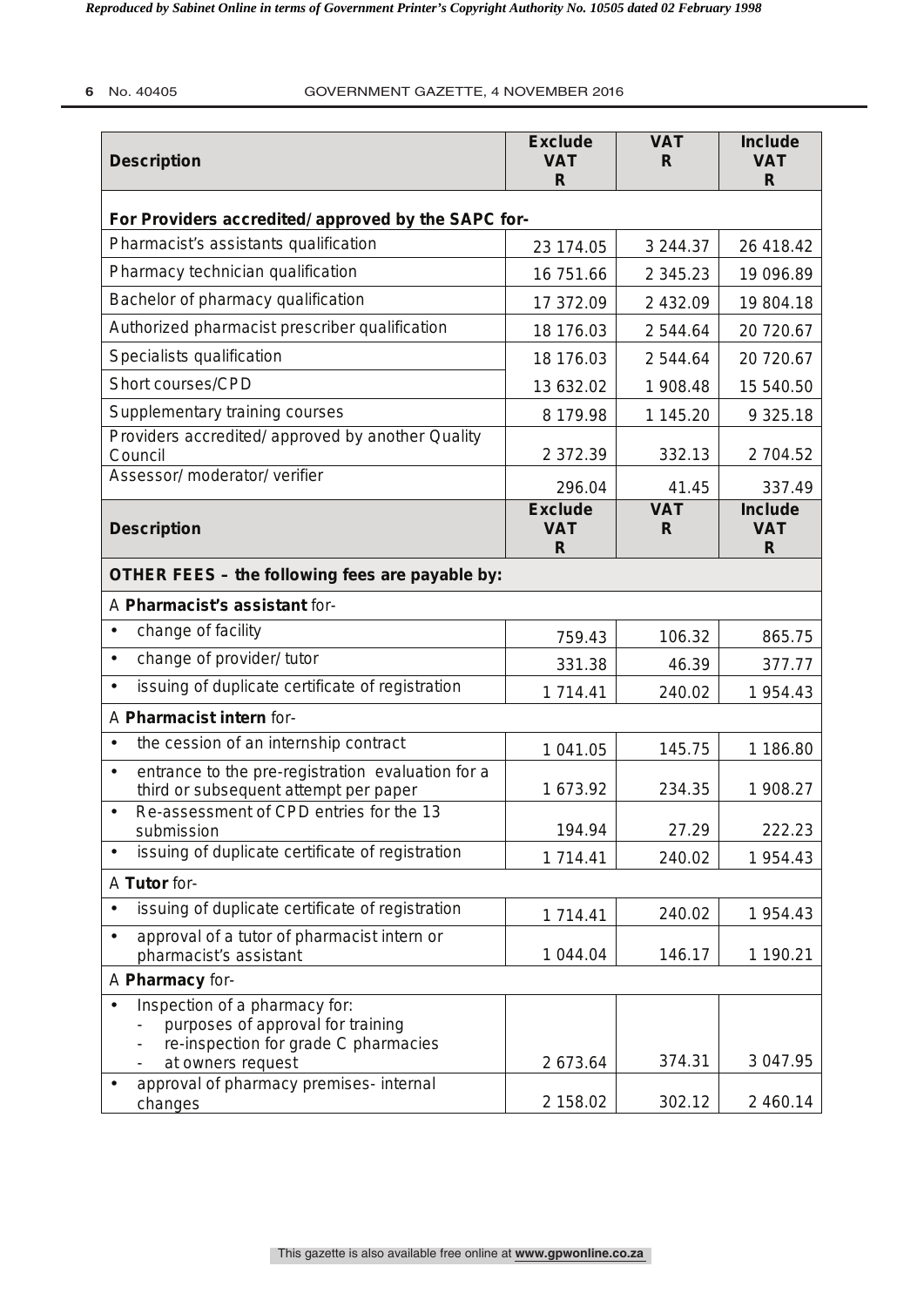#### STAATSKOERANT, 4 NOVEMBER 2016 **No. 40405 7**

|           | <b>Description</b>                                                                                             | <b>Exclude</b><br><b>VAT</b><br>R  | <b>VAT</b><br>R | <b>Include</b><br><b>VAT</b><br>R |
|-----------|----------------------------------------------------------------------------------------------------------------|------------------------------------|-----------------|-----------------------------------|
| $\bullet$ | issuing of duplicate certificate - approval of<br>pharmacy premises for training purposes                      | 1714.41                            | 240.02          | 1 954.43                          |
| $\bullet$ | issuing of duplicate certificate of pharmacy<br>registration or recording of a pharmacy                        | 1 714.41                           | 240.02          | 1 954.43                          |
| $\bullet$ | application for an automated dispensing unit                                                                   | 2 4 2 3 . 6 9                      | 339.32          | 2763.01                           |
| $\bullet$ | application for a remote automated dispensing<br>unit (Public Sector)                                          | 2 4 2 3 . 6 9                      | 339.32          | 2 763.01                          |
| $\bullet$ | an application to conduct a separate practice or<br>business within a pharmacy                                 | 2 423.69                           | 339.32          | 2763.01                           |
| $\bullet$ | approval of change of trading title                                                                            | 1 587.46                           | 222.24          | 1809.70                           |
| $\bullet$ | approval of change of address where there is no<br>relocation of pharmacy                                      | 1 587.46                           | 222.24          | 1809.70                           |
| $\bullet$ | approval of change of owner's name where<br>there is no change of ownership                                    | 1 587.46                           | 222.24          | 1809.70                           |
| $\bullet$ | recording after change of trading title                                                                        | 5 143.22                           | 720.05          | 5 863.27                          |
| $\bullet$ | recording after change of address where there is<br>no relocation of pharmacy                                  | 5 143.22                           | 720.05          | 5 863.27                          |
|           | <b>Description</b>                                                                                             | <b>Exclude</b><br><b>VAT</b><br>R. | <b>VAT</b><br>R | <b>Include</b><br><b>VAT</b><br>R |
|           | recording after change of owner's name where<br>there is no change of ownership                                | 5 143.22                           | 720.05          | 5 863.27                          |
| $\bullet$ | recording after change of ownership (in case of<br>a Grade A pharmacy where there is no<br>structural changes) | 5 143.22                           | 720.05          | 5 863.27                          |
| $\bullet$ | access to group pharmacy information by the<br>nominated<br>person<br>above<br>over<br>and<br>the              |                                    |                 |                                   |
|           | responsible pharmacist and/or first owner<br>A Responsible pharmacist for-                                     | 1715.69                            | 240.20          | 1955.89                           |
| $\bullet$ | issuing of duplicate certificate of registration                                                               | 1 714.41                           | 240.02          | 1 954.43                          |
|           | A Provider of pharmacy education and training for the evaluation of an application for<br>the purpose of:      |                                    |                 |                                   |
| $\bullet$ | approval as a provider for Authorized<br><b>Pharmacist Prescriber course</b>                                   | 29 357.79                          | 4 110.09        | 33 467.88                         |
| $\bullet$ | approval as a provider of Bachelor of Pharmacy<br>course                                                       | 72 006.21                          | 10 080.87       | 82 087.08                         |
| $\bullet$ | approval as a provider of pharmacist's<br>assistants course                                                    | 52 729.18                          | 7 382.08        | 60 111.26                         |
| $\bullet$ | approval as a provider of short courses/CPD                                                                    | 29 183.79                          | 4 085.73        | 33 269.52                         |
| $\bullet$ | approval as a provider of specialist pharmacist<br>qualification                                               | 29 357.79                          | 4 110.09        | 33 467.88                         |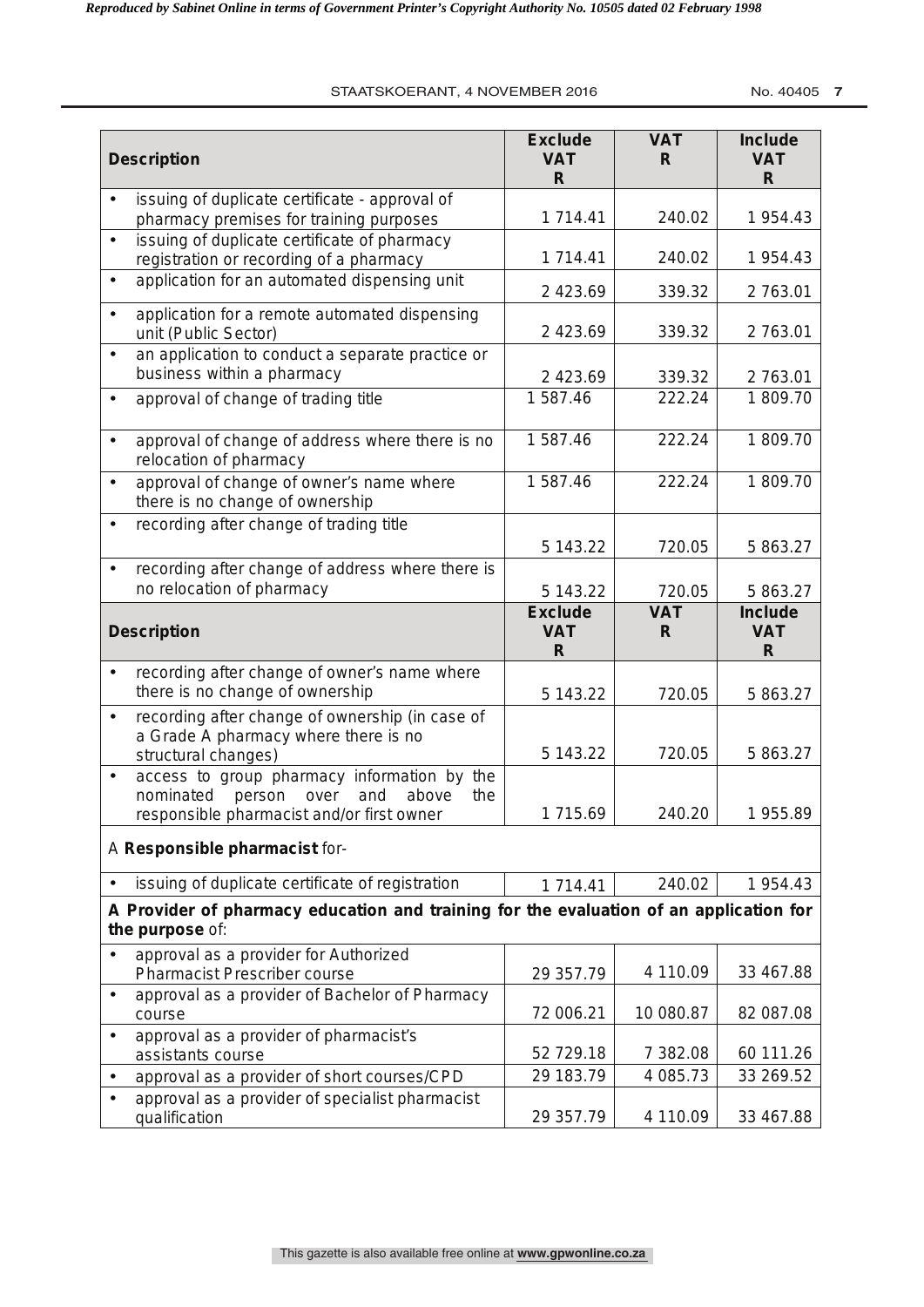| <b>Description</b>                                                                                                                                                                   | <b>Exclude</b><br><b>VAT</b><br>R           | <b>VAT</b><br>R. | <b>Include</b><br><b>VAT</b><br>R. |
|--------------------------------------------------------------------------------------------------------------------------------------------------------------------------------------|---------------------------------------------|------------------|------------------------------------|
| approval as a provider of supplementary training<br>courses                                                                                                                          | 25 035.05                                   | 3504.91          | 28 539.96                          |
| approval of a pharmacist's assistant<br>$\bullet$<br>course/qualification                                                                                                            | 22 772.20                                   | 3 188.11         | 25 960.31                          |
| approval of pharmacy technician<br>$\bullet$<br>course/qualification                                                                                                                 | 13 864.37                                   | 1941.01          | 15 805.38                          |
| approval of Bachelor of Pharmacy<br>course/qualification                                                                                                                             | 23 305.97                                   | 3 262.84         | 26 568.81                          |
| approval of CPD/short courses<br>$\bullet$                                                                                                                                           | 18 235.39                                   | 2 5 5 2 . 9 5    | 20 788.34                          |
| approval of specialist in pharmacy qualification                                                                                                                                     | 27 078.07                                   | 3790.93          | 30 869.00                          |
| approval of courses by another Quality Council<br>$\bullet$                                                                                                                          | 2 479.92                                    | 347.19           | 2 827.11                           |
| verification of an RPL assessment/file                                                                                                                                               | 2 446.34                                    | 342.49           | 2788.83                            |
| Any Person for-                                                                                                                                                                      |                                             |                  |                                    |
| the issuing of a duplicate certificate of courses<br>$\bullet$<br>completed for the Council's Diploma in<br>Pharmacy                                                                 | 1 714.41                                    | 240.02           | 1 954.43                           |
| the issuing of a duplicate registration certificate<br>$\bullet$<br>or a certified extract from the register or<br>certificate by the Registrar or academic record<br>and curriculum | 1 714.41                                    | 240.02           | 1 954.43                           |
| Replacement of membership card prior to expiry<br>$\bullet$<br>thereof                                                                                                               | 290.96                                      | 40.73            | 331.69                             |
| <b>Description</b>                                                                                                                                                                   | <b>Exclude</b><br><b>VAT</b><br>$\mathsf R$ | <b>VAT</b><br>R. | <b>Include</b><br><b>VAT</b><br>R  |
| entrance to professional examination for<br>$\bullet$<br>purposes of registration as a pharmacist (per                                                                               |                                             |                  |                                    |
| paper)                                                                                                                                                                               | 2 097.63                                    | 293.67           | 2 391.30                           |
| analysis of examination results (per paper)<br>Professional and pre-registration examination                                                                                         | 544.89                                      | 76.29            | 621.18                             |
| issuing of Certificate of Good Standing<br>$\bullet$                                                                                                                                 | 1 650.64                                    | 231.09           | 1881.73                            |
| evaluation of a qualification in pharmacy<br>$\bullet$<br>obtained outside the Republic(applicant is a<br>non-South African citizen)                                                 | 10 440.38                                   | 1 461.65         | 11 902.03                          |
| evaluation of a qualification in pharmacy<br>$\bullet$<br>obtained outside the Republic (applicant is<br>South African citizen)                                                      | 5 272.92                                    | 738.21           | 6 011.13                           |
| issuing of duplicate certificate: supplementary<br>$\bullet$<br>training/additional qualification/assessor                                                                           | 1722.37                                     | 241.13           | 1 963.50                           |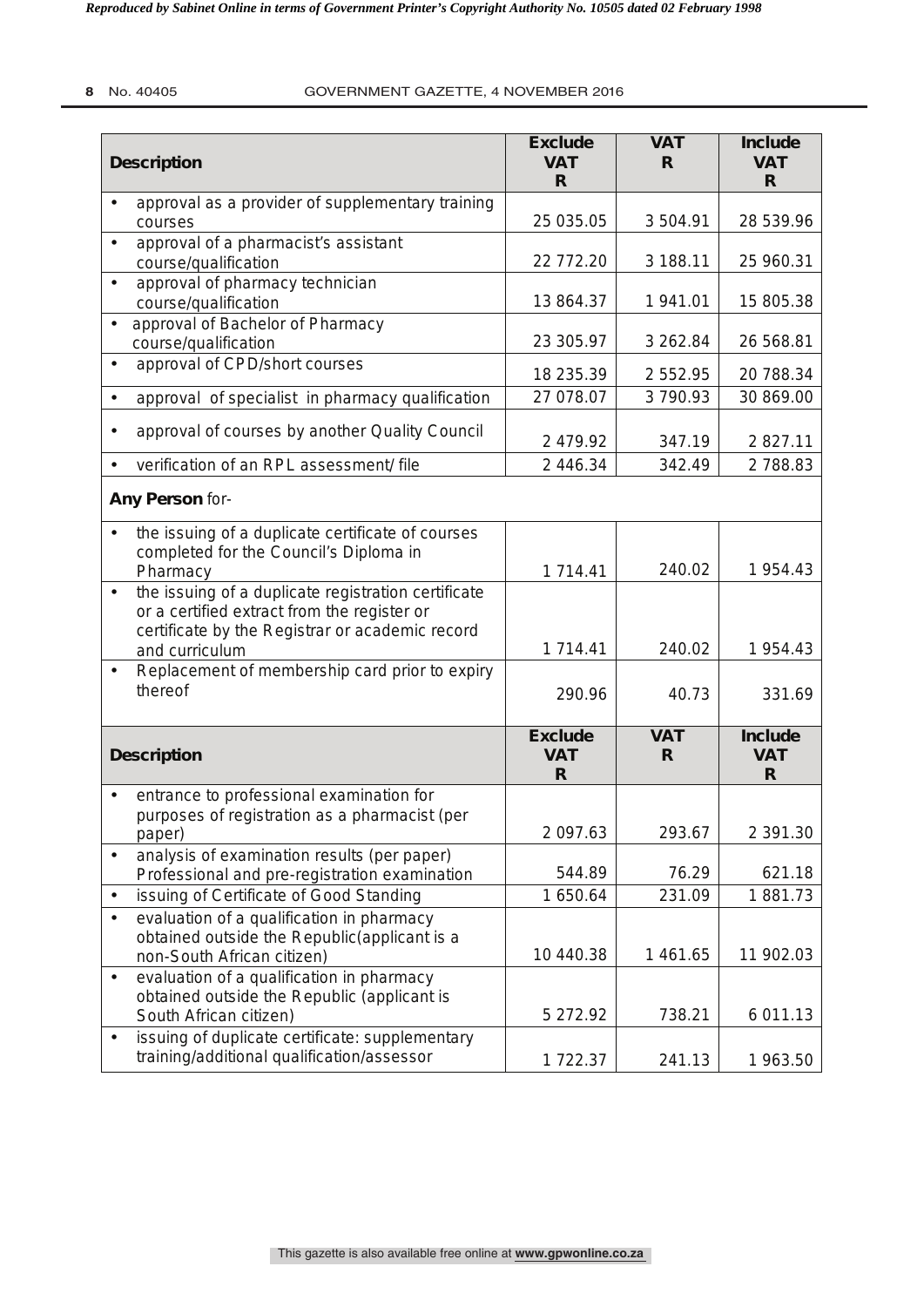#### STAATSKOERANT, 4 NOVEMBER 2016 No. 40405 9

| <b>Description</b>                                                                                                                                                                                                                                                                                                     | <b>Exclude</b><br><b>VAT</b><br>R | <b>VAT</b><br>R  | <b>Include</b><br><b>VAT</b><br>R            |
|------------------------------------------------------------------------------------------------------------------------------------------------------------------------------------------------------------------------------------------------------------------------------------------------------------------------|-----------------------------------|------------------|----------------------------------------------|
| <b>RESTORATION FEES</b>                                                                                                                                                                                                                                                                                                |                                   |                  |                                              |
| Restoration as a result of voluntary removal (restoration will include payment of the<br>restoration fee together with payment of the annual fee for the current year of registration)                                                                                                                                 |                                   |                  |                                              |
| Pharmacist's assistant                                                                                                                                                                                                                                                                                                 | 864.55                            | 121.04           | 985.59                                       |
| Pharmacy student                                                                                                                                                                                                                                                                                                       | 864.55                            | 121.04           | 985.59                                       |
| Pharmacist intern                                                                                                                                                                                                                                                                                                      | 864.55                            | 121.04           | 985.59                                       |
| Pharmacist                                                                                                                                                                                                                                                                                                             | 1704.35                           | 238.61           | 1 942.96                                     |
| Pharmacist - Retired (aged 70 or older)                                                                                                                                                                                                                                                                                | 114.76                            | 16.07            | 130.83                                       |
| Pharmacist's assistant (basic or post-basic) -<br>Retired (aged 70 or older)                                                                                                                                                                                                                                           | 30.04                             | 4.21             | 34.25                                        |
| Providers accredited/approved by the SAPC                                                                                                                                                                                                                                                                              | 12 395.26                         | 1 735.34         | 14 130.60                                    |
| Restoration as a result of involuntary removal (restoration in respect of removal from<br>the register for non-payment of fees will include payment of the restoration fee together with<br>the payment of annual fees for the year of removal and payment of the annual fees for the<br>current year of registration) |                                   |                  |                                              |
| Pharmacist's assistant                                                                                                                                                                                                                                                                                                 | 1 687.11                          | 236.19           | 1 923.30                                     |
| Pharmacy student                                                                                                                                                                                                                                                                                                       | 1 687.11                          | 236.19           | 1 923.30                                     |
| <b>Pharmacist intern</b>                                                                                                                                                                                                                                                                                               | 1 687.11                          | 236.19           | 1 923.30                                     |
| Trainee (Pharmacy Technician)                                                                                                                                                                                                                                                                                          | 1 687.11                          | 236.19           | 1 923.30                                     |
| Pharmacist                                                                                                                                                                                                                                                                                                             | 4 4 1 7 . 0 6                     | 618.39           | 5 0 3 5.45                                   |
| Pharmacist - Retired (aged 70 or older)                                                                                                                                                                                                                                                                                | 688.61                            | 96.41            | 785.02                                       |
| Pharmacist's assistant (basic or post-basic) -<br>Retired (aged 70 or older)                                                                                                                                                                                                                                           | 180.22                            | 25.23            | 205.45                                       |
| Community/Institutional/Consultant pharmacy                                                                                                                                                                                                                                                                            | 5 555.98                          | 777.84           | 6 333.82                                     |
| Wholesale/Manufacturing pharmacy                                                                                                                                                                                                                                                                                       | 24 535.90                         | 3 435.03         | 27 970.93                                    |
| Providers accredited/approved by the SAPC                                                                                                                                                                                                                                                                              | 49 580.98                         | 6 941.34         | 56 522.32                                    |
| <b>GENERAL</b>                                                                                                                                                                                                                                                                                                         |                                   |                  |                                              |
| Register: List of persons per row or line<br>(pharmacists/assistants/assessors/moderators)                                                                                                                                                                                                                             | 6.38                              | 0.89             | 7.27                                         |
| <b>Description</b>                                                                                                                                                                                                                                                                                                     | <b>Exclude</b><br><b>VAT</b><br>R | <b>VAT</b><br>R. | <b>Include</b><br><b>VAT</b><br>$\mathsf{R}$ |
| Register: List of pharmacies per row or line                                                                                                                                                                                                                                                                           | 3.82                              | 0.54             | 4.36                                         |
| Certificate – Change of name (for persons only)                                                                                                                                                                                                                                                                        | 1 587.47                          | 222.25           | 1809.72                                      |
| Section 29(4) Evaluation                                                                                                                                                                                                                                                                                               | 3 151.36                          | 441.19           | 3 592.55                                     |
| Section 26 Certificate (per entry)                                                                                                                                                                                                                                                                                     | 157.04                            | 21.99            | 179.03                                       |
| <b>EXEMPTIONS AND REDUCED FEES*</b>                                                                                                                                                                                                                                                                                    |                                   |                  |                                              |
| Council may exempt any person from payment of any annual fee on the grounds of age. The<br>following reduced annual fees will be considered for-                                                                                                                                                                       |                                   |                  |                                              |
| Pharmacist – Retired (aged 70 or older)<br>a)                                                                                                                                                                                                                                                                          | 229.54                            | 32.14            | 261.68                                       |